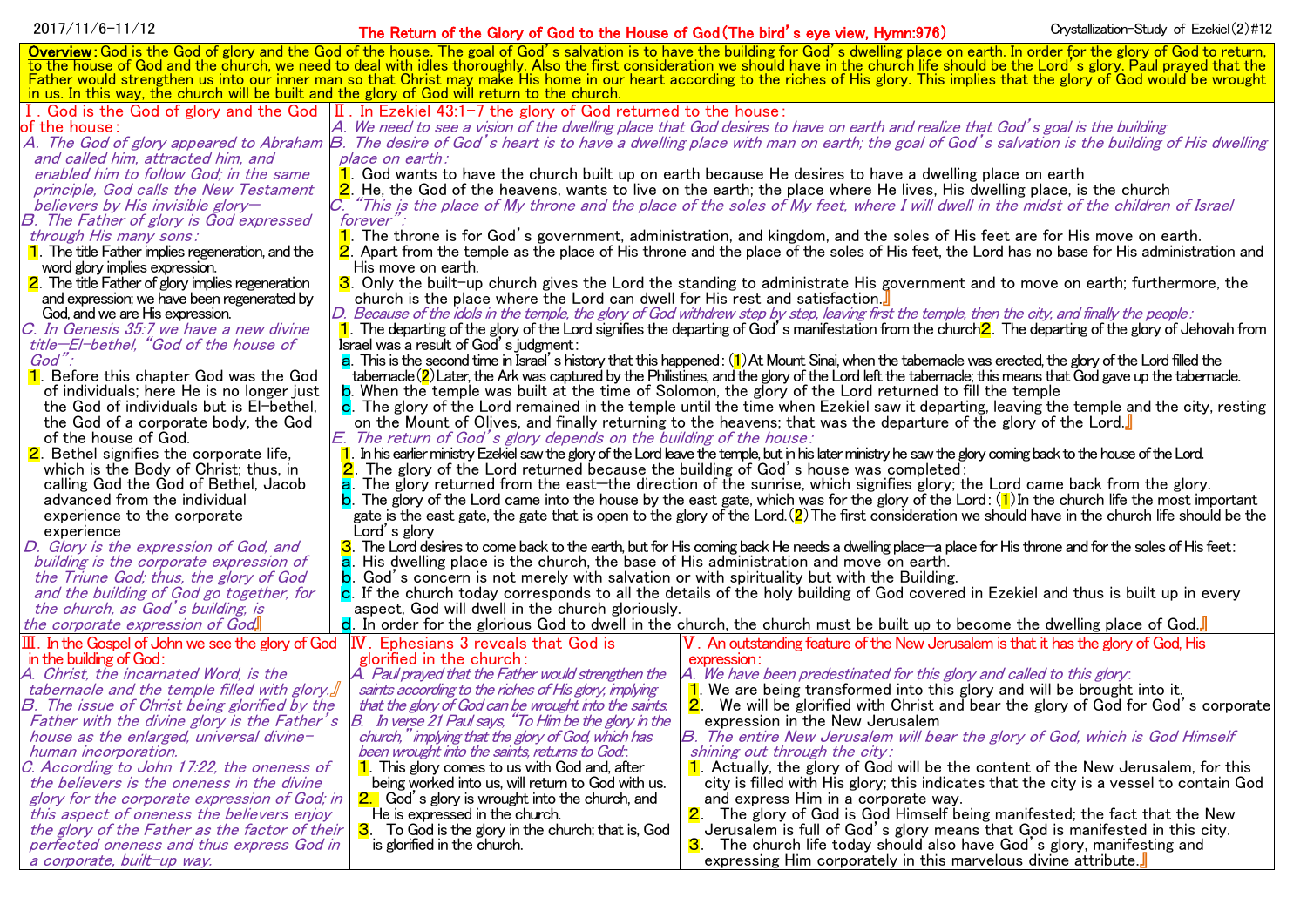Day 1:Acts 7:2 ...The God of glory appeared to our father Abraham while he was in Mesopotamia...

《Composition for prophecy》

Eph 1:17 That the God of our Lord Jesus Christ, the Father of glory...

Gen 35:7 And he built an altar there and called the place Elbethel, because there God had revealed Himself to him when he fled from his brother.

Day 2:Ezek 43:7 ...Son of man, this is the place of My throne and the place of the soles of My feet, where I will dwell in the midst of the children of Israel forever...

1Tim 3:15 But if I delay, write that you may know how one ought to conduct himself in the house of God, which is the church of the living God, the pillar and base of the truth.

Day 3:Ezek 8:3 ...The Spirit...brought me to Jerusalem in the visions of God, to the entrance of the gate of the inner court that faces north, where the seat of the idol of jealousy was, which provokes to jealousy.

Ezek 10:19 And the cherubim lifted their wings and rose up from the earth in my sightwhen they went forth, and the wheels were next to them. And they stood at the entrance of the east gate of the house of Jehovah, and the glory of the God of Israel was over them above.

11:23 The glory of Jehovah went up from the midst of the city and stood upon the mountain...east of the city.

Exo 40:34 Then the cloud covered the Tent of Meeting, and the glory of Jehovah filled the tabernacle.

Day 4:Ezek 43:2 And the glory of the God of Israel was there, coming from the way of the east, and His voice was like the sound of many waters, and the earth was illuminated with His glory.

4-5 And the glory of Jehovah came into the house through the gate which faced toward the east. And the Spirit took me up and brought me into the inner court, and jus then the glory of Jehovah filled the house.

1Cor 10:31 Therefore whether you eat or drink, or whatever you do, do all to the glory of God. Day 5: John 1:14 And the Word became flesh and tabernacled among us (and we beheld His glory, glory as of the only Begotten from the Father), full of grace and reality.

2:19 Jesus answered and said to them, Destroy this temple, and in three days I will raise it up. 2 Pet1:16 For we did not follow cleverly devised myths when we made known to you the power and coming of our Lord Jesus Christ, but we became eyewitnesses of that One's majesty.17 For He received from God the Father honor and glory, a voice such as this being borne to Him by the magnificent glory: This is My Son, My Beloved, in whom I delight.18 And this voice we heard being borne out of heaven while we were with Him in the holy mountain.

Day 6: Eph 3:16-17 That He would grant you, according to the riches of His glory, to be strengthened with power through His Spirit into the inner man, that Christ may make His home in your hearts through faith, that you, being rooted and grounded in love. 21 To Him be the glory in the church and in Christ Jesus unto all the generations forever and ever. Amen.

Rev 21:10 And he carried me away in spirit onto a great and high mountain and showed me the holy city, Jerusalem, coming down out of heaven from God, 11 Having the glory of God. Her light was like a most precious stone, like a jasper stone, as clear as crystal.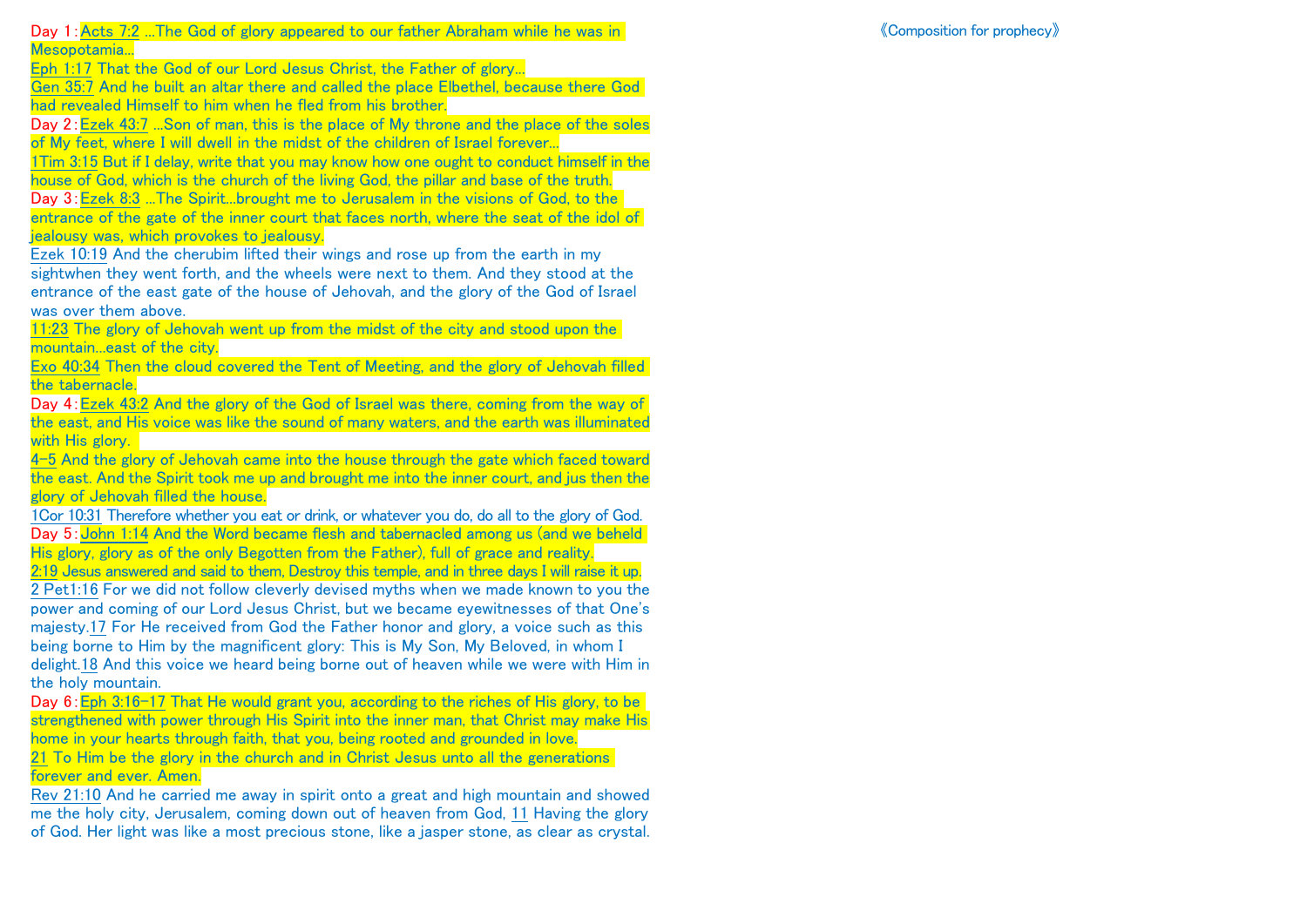# Experience $\Omega$ : Seeing the vision of the God of the house of God to experience God abundantly in the

church life

In Genesis 35 we see a crucial and radical turn. However, not many children of God appreciate this. They read this chapter again and again without recognizing the radical turn contained in it. Before this chapter, God was the God of individuals. He was the God of Abel, the God of Enosh, the God of Enoch, the God of Noah, the God of Abraham, and the God of Isaac. But here He is no longer just the God of individuals, but El-bethel, the God of the house of God. In Hebrew, El means God. In the title El-bethel this Hebrew word for God is used twice, at both the beginning and the ending of this title. In a sense, the God of the house of God is double. We must admit that we do not yet have much experience of this. But we thank the Lord that after coming into the church life, we have had some experience of God's being God to us as a corporate body. In the church life, we do experience God corporately and not only individually. We all can testify that the God we experience in the church life is much richer and sweeter than the God we experience in our individual life. This is why we like to spend more time in the church life. Individually, we can experience the God of Abraham or the God of Isaac, but we cannot experience God as the God of Bethel. We can only experience the God of the house of God in the church life.

#### For junior and senior high school students

Gen 35:7And he (Jacob) built an altar there and called the place El-bethel, because there God had revealed Himself to him when he fled from his brother.

Until Genesis 34 God was the God of individuals. However, in Genesis 35 the word El-bethel came up. It means the God of the house of God. FromGenesis 35, God is the God of the house of God, because God's heart's desire is to have the church, the house of God.

You should not merely experience God personally. Enjoy God with brothers and sisters in your church life. Experiencing God in your school life will not be blessed if it is not for the church, because our God is the God of the house of God, the God of the church. There is nothing other than the church life that can touch God's heart and please God.

Eph 1:18The eyes of your heart having been enlightened, that you may know what is the hope of His calling (that is, enjoying God in the church), and what are the riches of the glory of His inheritance in the saints,

In your church life, you should not see the brothers and the sisters externally. You need to see clearly the vision of blessings of the God of the house of God, God in the church life, with your eyes enlightened. There are the following blessings in the church life:

i) With enjoyment and joy: There is also joy in the worldly enjoyment, but it is temporary and vain, and the sins are involved. So, the worldly enjoyment may result in involving fornication or violence. For example, college students like horseplay. After drinking alcoholand indulging in horseplay, their sins dwelling in their human flesh are released and so they may fall into fornication and violence. However, the enjoyment in the church life is pure and full of Christ who transforms your soul. When you enjoy the Lord, you can feel pleasure, even in the difficult environmentso you will be able to live a school life positively.

Heb 11:25 Choosing rather ...than to have the temporary enjoyment of sin,

ⅱ)With protection: In your church life, Christ become a covering from the tempest and protect you. You will be protected from the tempest such like being bullied seriously or being neglected completely by classmates.

Isaiah32:2And a man will be like a refuge from the wind / And a covering from the tempest, …

Please see clearly with the eyes of your heart that God is present in your church life, and practice your church life according to this vision. Then you will be blessed.

## Experience $(2)$ : The return of the glory of God to the House of God

It is important for us to understand why the glory of the Lord came back. The glory of the Lord returned because the building of the temple was completed. This is the crucial point. How much the Lord desires to come back to the earth! Yet, for His coming back He needs a place for the soles of His feet to rest, a place upon which He can set His feet. His habitation, His house, is the place on earth where He can put His feet.

Throughout the centuries the enemy in his subtlety has kept Christians from knowing anything about the building. Christian teachers emphasize greatly the matter of salvation and to some extent the matter of spirituality, but they rarely emphasize the matter of building....The building is nothing other than the church.

Today, the Lord is not concerned merely for individual spirituality. Even if many spiritual people such as Daniel had been raised up in Babylon, the glory of the Lord would not have gone there to fill them. The Lord's recovery did not return to Danial; rather, it returned to the temple after it was rebuilt.

### For young working saints

The normal church life will be fully recovered before the coming back of Lord Jesus. Now all the believers are on this ground for the building of the church. In the everyday church life, there is the need to experience Christ and build the church. Paul is praying for the building of the church in the following manner.

Eph. 3:14 For this cause I bow my knees unto the Father, 16 That He would grant you, according to the riches of His glory, to be strengthened with power through His Spirit into the inner man, 17 That Christ may make His home in your hearts through faith, that you, being rooted and grounded in love, 18 May be full of strength to apprehend with all the saints what the breadth and length and height and depth are  $19 \cdots$ that you may be filled unto all the fullness of God. 21 To Him be the glory in the church $\cdots$ Amen.

For the building of the church, you should experience the following in your business life and church life.

- ⅰ)First of all, your regenerated spirit is strengthened and burned: Please practice " morning revival", and to have the start with a strengthened and burning spirit. And there is the need for you to stay in the burning spirit all day. People with the burning spirit can confront the sudden changes and difficulties in business. Without the burning spirit, you will not be able to sense the big change in the environment, and you will fail, because you can only deal with them according to a common, determined routine.
- ⅱ)Secondly Christ will build His home in your heart: after the spirit is strengthened, you need to set your mind on the spirit and allow Christ to spread from your spirit to your mind. To set your mind on the spirit is a very important key in business life. If we do not set our minds on the spirit, we cannot enjoy the abundance of Christ in business life, and cannot live out Christ. Never leave Christ behind at the meeting hall. You must go to the office with Christ. This depends on whether you open your mind and set your mind on the spirit. If you are able to set your mind on the spirit, you will be blessed because you can work on the business in the mind of Christ.
- ⅲ)Experience Christ's breadth, length, height, and depth with all saints, unto all the fullness of God: Christ in church life is rich and cubical. Live the corporate life with the brothers and sisters. Rely on the brothers and sisters, and help them out. For the building of the church, make your business life a life with testimony. May the Lord bless your business life for the building of the church. Amen!